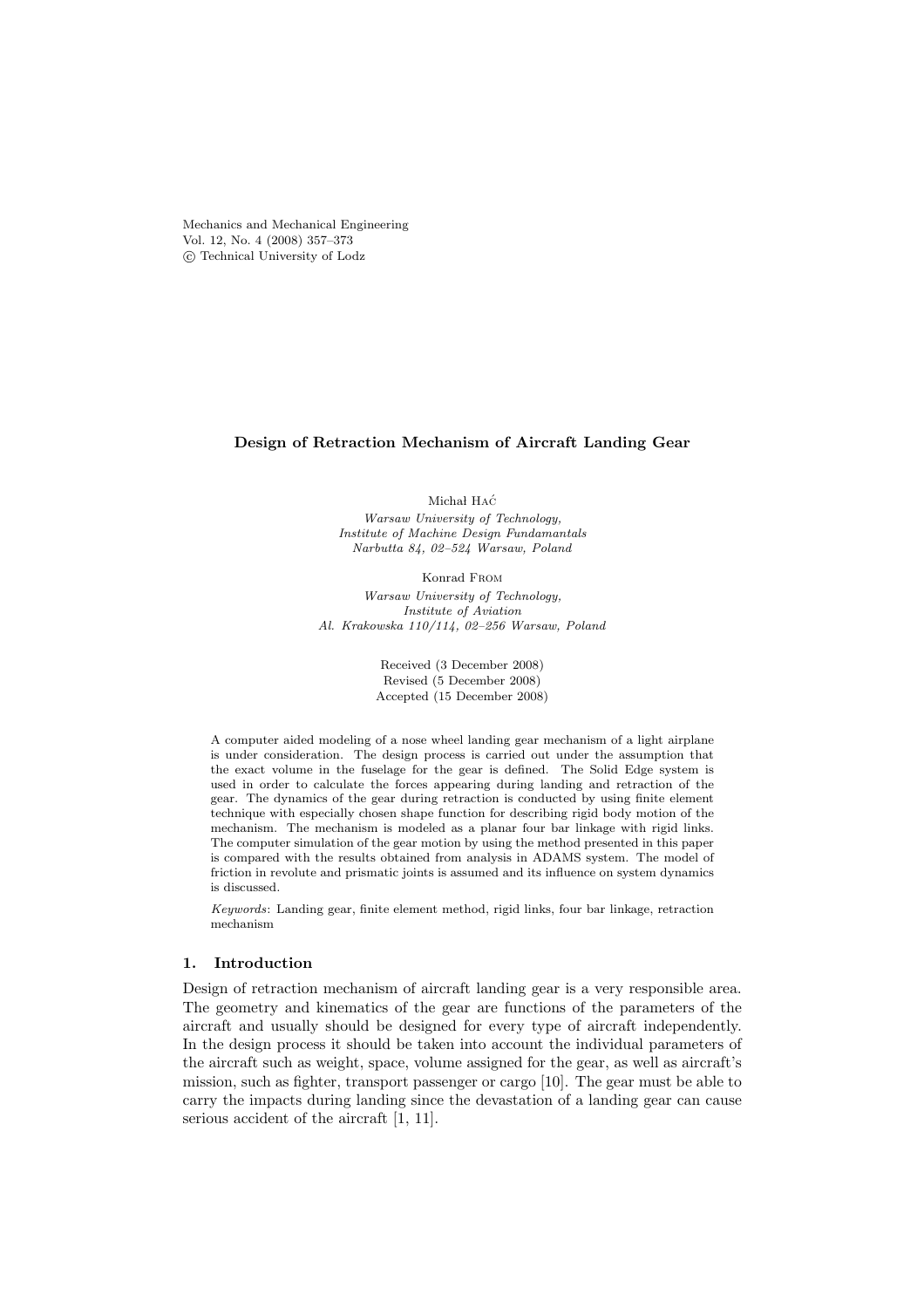#### 358 **Hac**, M. and From, K.

The design of landing gear begins from the study of conception of shock absorber and retraction system. The data needed in the analysis is: the mass of the airplane, volume for landing gear in the fuselage and the mounting points for connection between landing gear and fuselage frame structure. Next the loadings of the system are determined and the appropriate calculation of strength of elements are provided. Usually the finite element method is used for static calculation and dynamics effects are taken into account by appropriately increasing loadings acting on the system according to FAR-23 regulations. The simulation of motion during retracting and extending of the gear is also of great interest to the designers.

In the paper the design of retractable mechanism of light transportation airplane [5] is presented. The kinematics and dynamics of the designed gear mechanism is considered with taking into account influence of friction on the motion of the mechanism. The general methodology was to use a two dimensional four bar linkage model with rigid links for the computer analysis. The especially chosen shape function for modeling rigid body motion in the finite element formulation [7, 8] is used and the results of calculations are compared with those obtained for ADAMS software. In the mechanism analysis the use of a multibody code such as ADAMS allow the designer to create models as complex as desired [5, 6].



Figure 1 Constructional model of landing gear (a) and its beam–type model (b)

The schematic 2D drawing of the model of the retractable front gear is presented in Fig. 1a, and its stick diagram in Fig. 1b. Stick diagrams display only the essential skeleton of the mechanism which however embodies the key dimensions that determine the path of the motion [12]. In the presented paper the stick diagram is also used as the basis of a beam model built in order to compare the gear motion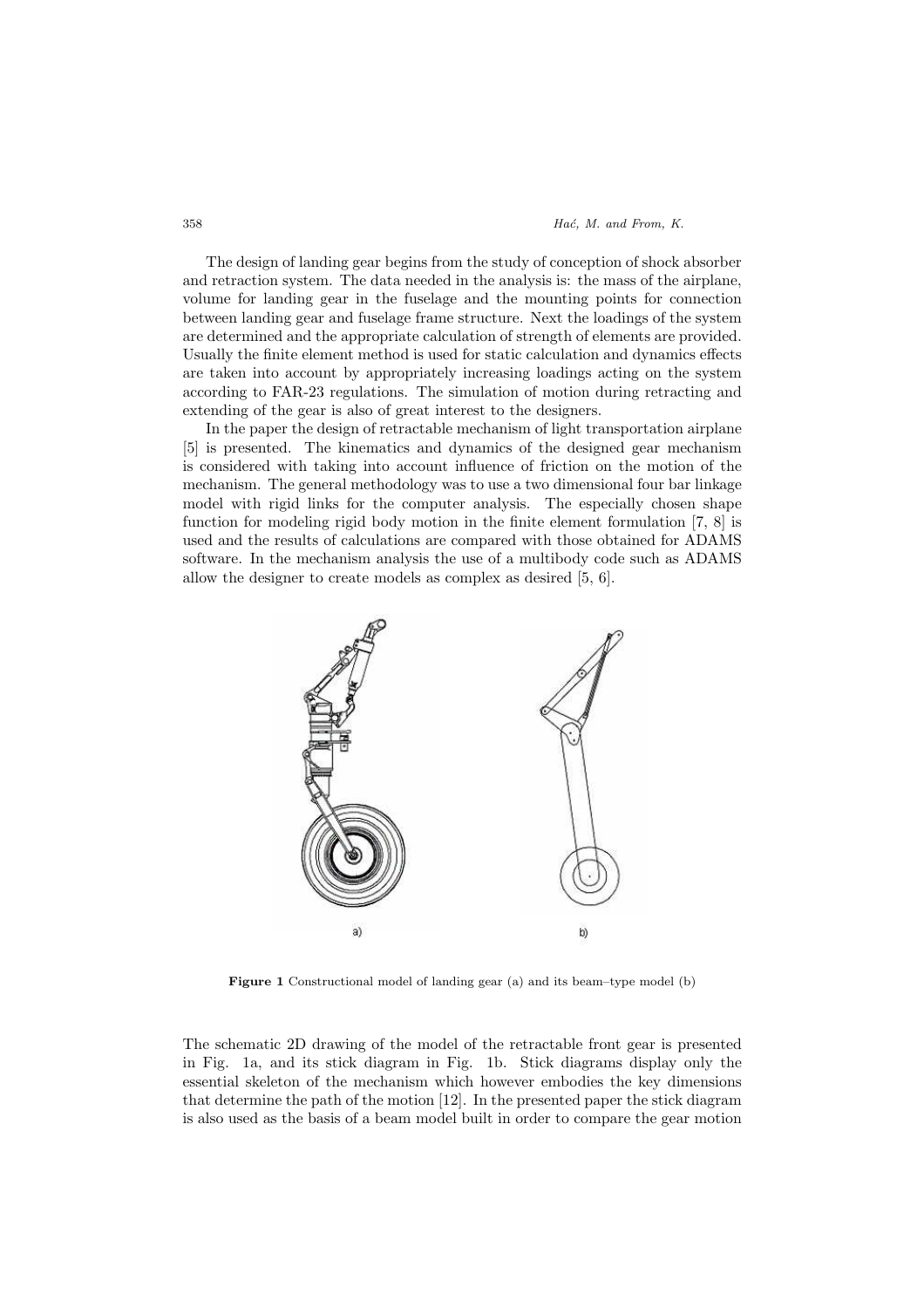for two different methods used in the paper: finite element method applied for rigid links and the multibody method used in the ADAMS program. From Fig. 1 it can be clearly seen that the mechanism can be modeled as planar four bar linkage [3] with external torques applied to two links (Fig. 2): to the crank, and to the follower, since the actuator is connected by short arms with these two links.



Figure 2 Four bar linkage modeling landing gear

# 2. Loadings acting on landing gear

The landing gear presented in the paper was designed for light transportation airplane of total mass equal to 8600 kg and the following initial data was assumed:

- the angle of rotation is equal to 120 deg,
- the mass of the gear is 64 kg,

- the direction of retraction: along axis of symmetry of the airplane, retraction in direction of the flight.

Design of the landing gear was conducted with the use of Solid Edge V7 program. The kinematic retraction system came into being on the basis of the four bar linkage (Fig. 2) with tracking element. Due to such solution it was possible to obtain the required revolution angle of the gear with small external overall dimension as well as small mass of the whole mechanism.

The force from the actuator is applied to two links i.e. to the crank and the follower – in the model presented in Fig. 2 the external torques are applied to nodes 1 and 4. The dynamic of the system is strongly influenced by the shock absorber and the wheel. The more precise model is presented in Fig. A1 (see Appendix) in which the shock absorber is taken into account by adding additional link  $l_5$  permanently attached to the crank – the angle between this link and the crank is constant and is equal to  $\xi = 2.4$  rad. The data for the model of the four bar linkage is presented in Tab. 1. The cross–sectional area of the beam model are assumed to be constant for each link; the approximate values were calculated with the use of model similarity principles. The additional data needed for calculation is the angle between assumed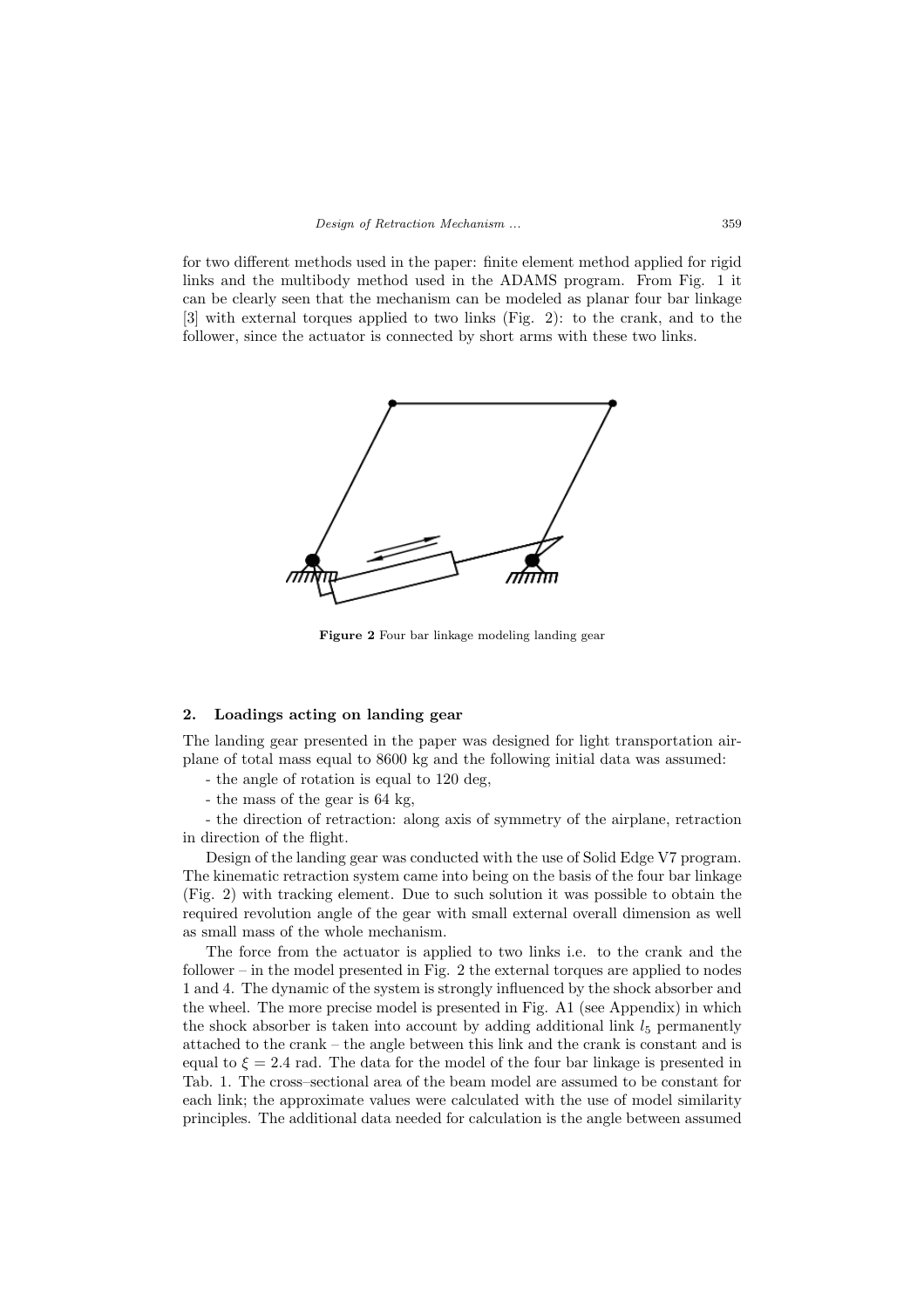global coordinate system XY and gravity vector which is equal to  $\pi/2 - \delta$ , where  $\delta$  $= 1.13$  rad.

Table 1 Four bar linkage parameters

| Parameters                                                                                                | Crank          | Coupler                                                 | Follower     |
|-----------------------------------------------------------------------------------------------------------|----------------|---------------------------------------------------------|--------------|
| Length, $m$                                                                                               | $l_2$ = 0.1755 | $l_3 = 0.217$                                           | $l_3 = 0.34$ |
| Cross-section area, $m^2$ $A_2 = 1 \cdot 10^{-2}$                                                         |                | $A_3 = 4.256 \cdot 10^{-4}$ $A_4 = 1.452 \cdot 10^{-3}$ |              |
| Ground: length, m $l_1 = 0.5729$                                                                          |                |                                                         |              |
| Shock-absorber: length, m $l_5 = 0.759$                                                                   |                |                                                         |              |
| Masses, kg: wheel: $m_{5k} = 19.5$ ; shock-absorber: $m_5 = 36.8$                                         |                |                                                         |              |
| Modulus of elasticity, $Nm^{-2}$ $E = 2.1 \times 10^{11}$ ; Mass density, kgm <sup>-3</sup> $\rho = 7800$ |                |                                                         |              |

The loading acting on the landing gear can be divided into the following categories: externally applied forces (torques), mass forces (gravity), aerodynamic forces and friction forces.

The external torques applied to the crank and the follower are computed based on the force in the actuator which is obtained from geometry and pressure parameters of the hydraulic steering system. In the numerical calculation this force (denoted by F in Fig. 2) was assumed as constant value of 30 000 N. The torques applied to links of the four bar linkage are function of the crank angle since during motion (i.e. during retraction and extending the landing gear) the arms of operation forces are changing. Next loading which should be taken into account is the overload of kinematic system - according to FAR-23 the gravity load is calculated for acceleration 3g, where  $g$  is the gravitational acceleration.

During retraction and extending of the gear the air resistance force acts on the landing gear. This force can be determined in aerodynamic tunnel, or can be obtained from the formula:

$$
P_x = \frac{1}{2}\rho v^2 SC_x \tag{1}
$$

where:  $P_x$ - resistance force,  $\rho$ - mass density of the air – it depends on the altitude of flight and for the sea level it is equal to  $1.225 \text{ kgm}^{-3}$ , v- airplane velocity – assumed to be 70 msec<sup>−</sup><sup>1</sup> , S- cross section face area i.e. perpendicular to line of current. The surface  $S$  is decreasing with retraction of the landing gear.  $C_x$  stands for the coefficient of air resistance - it is often obtained experimentally and for the considered landing gear is assumed to be  $C_x = 0.5$  [5].

The modeling of air resistance force can be effectively done by using the ADAMS program. Fig. 3 presents the change of air resistant force with the angle of gear rotation. Angle 0 degrees stands for the extended gear, 120 degrees represents the case of retracted gear.

Taking into account the above mentioned loadings it was possible to calculate the force needed in the actuator in function of the angle of gear rotation. For the designed model this force is presented in Fig. 4 for the G–load of 3g, and the graphs are presented for gravity forces and aerodynamic forces.

The motion of the landing gear during retraction is also of great interest. This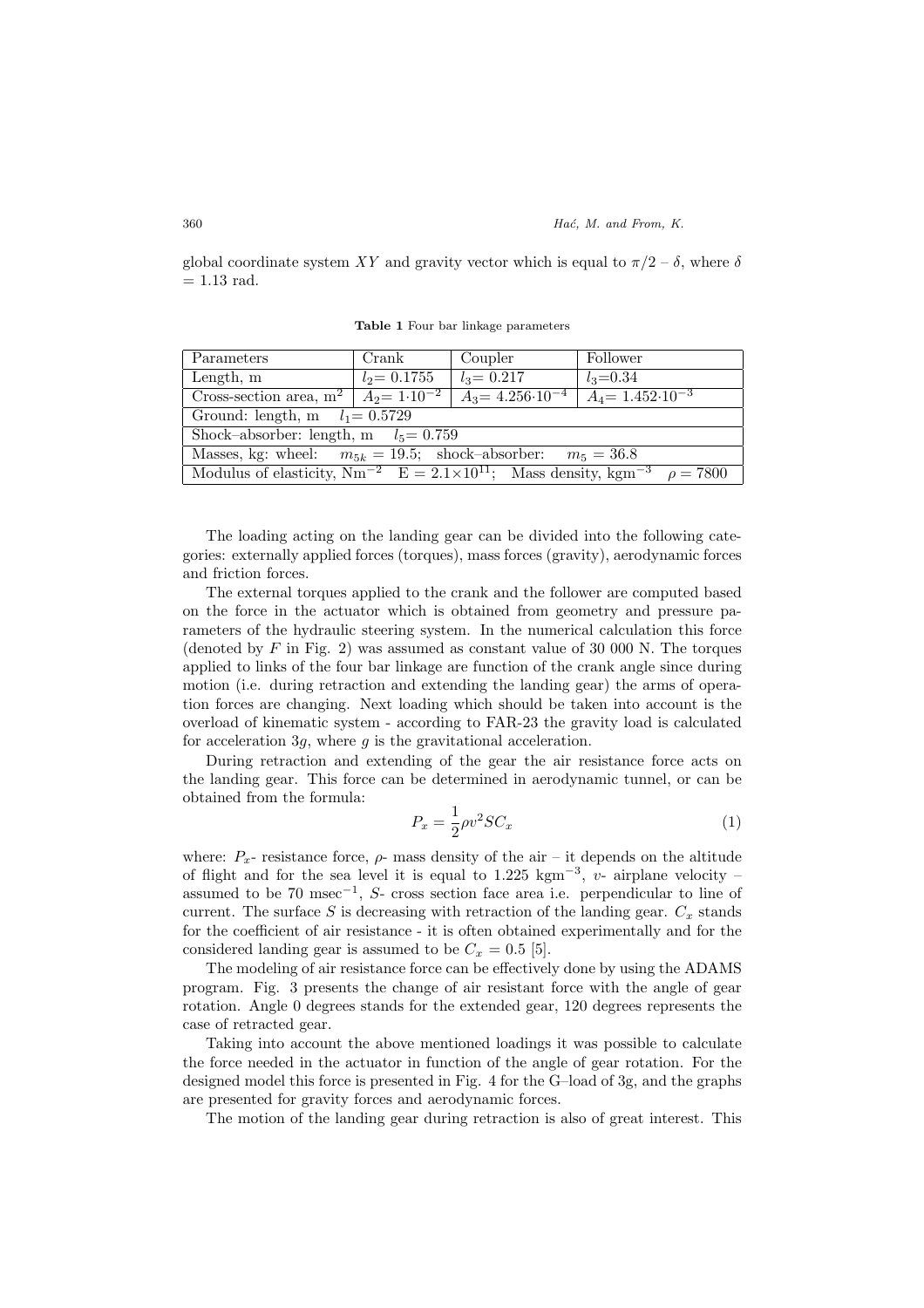problem was solved by using finite element technique applied for rigid links andindependentky by ADAMS system. The case is described in the next two chapters.



Figure 3 Course of air resistance with angle of gear rotation: (-----) resistance of the whole gear,  $(- - - -)$  undercarriage leg,  $(- - - -)$  wheel resistance

# 3. Analysis of landing gear motion by FEM

Traditionally the method of determining the rigid body motion of mechanisms is based on the classical analysis which involves using one of the method of determining equations of motion (e.g. Lagrange's, Gibbsa – Appel's or similar equations) and then applying it to the given example. Such method is very time–consuming since for each structure the equations of motion should be derived from the beginning. Moreover in case of external torques applied to more than one link of the mechanism (e.g. retraction kinematic system of aircraft landing gear) it is necessary to transform the external loadings to generalized coordinates. This procedure is sometimes more complicated than the derivation of the equations of motion itself. The equations of motion for the given example of the four bar linkage are presented in the Appendix.

The discrete methods such as finite element method are free of this disadvantage. The method used in the present paper is based on the finite element technique and obtained equations are solved by using Newmark method. The shape function for rigid body elements is taken from the earlier publications [7] and the equations of motion for structures with rigid links are derived. The method of obtaining rigid body motion is presented in the closed form and the system equations can be solved by using the same procedures as for finite element analysis.

Figure 5 presents a general planar rigid element in two frames of reference: the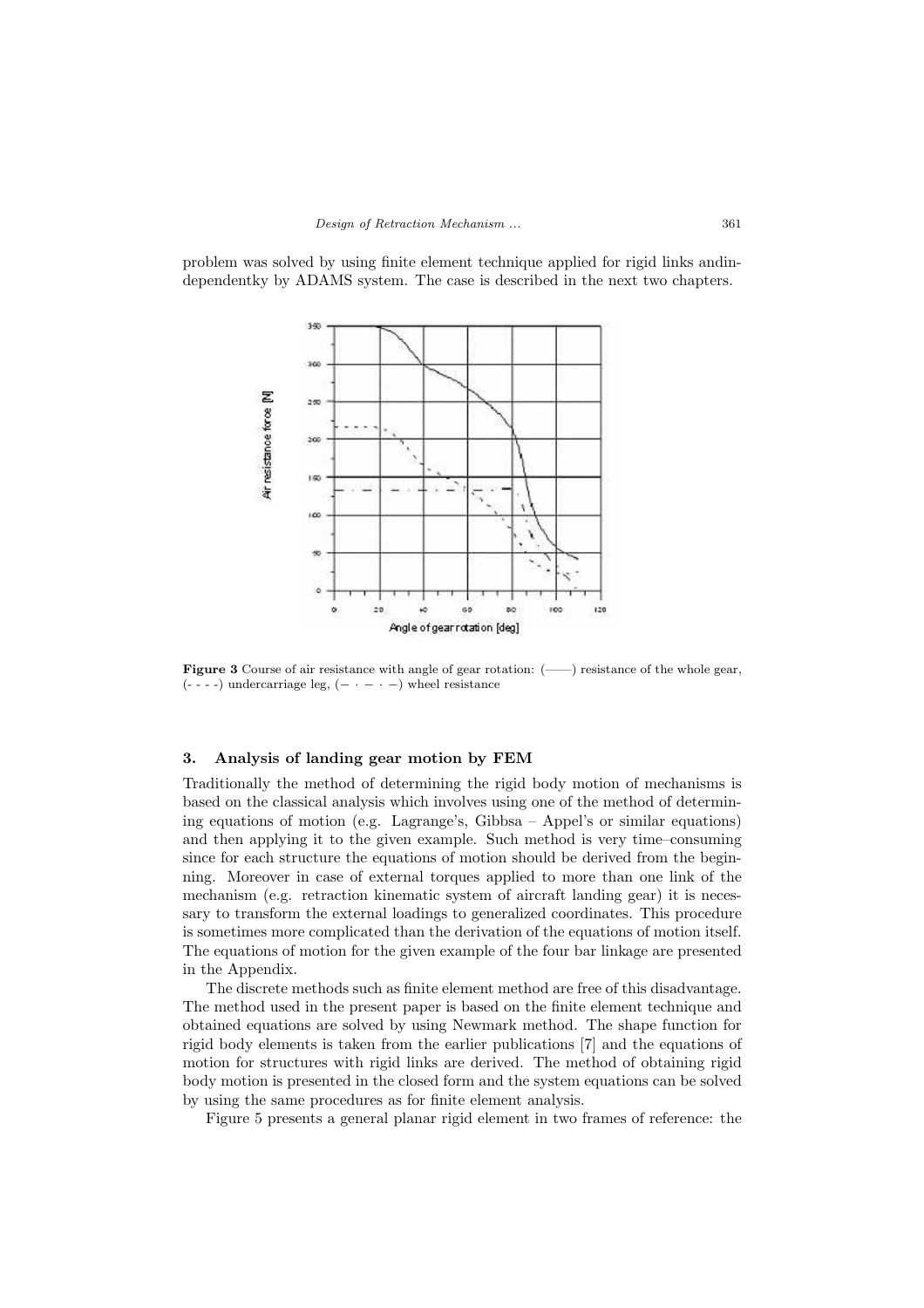global coordinate system  $XY$  and the element oriented frame  $xy$ . The figure shows schematically two positions of an element: the initial position 12, and the position due to rigid body motion 1'2'.



Figure 4 Force in actuator from mass ( - - - -) and aerodynamic loadings (- - - ) with angle of gear rotation



Figure 5 Displacement of a rigid finite element in global and local coordinates

The components of nodal displacement vectors 11' and 22' can be expressed in the global coordinate system XY by  $\{s_0\}$  and in the local coordinate system  $xy$  by  $\{\delta_0\}$ 

$$
{s_0}^T = [u_{01}, w_{01}, u_{02}, w_{02}]
$$
 (2)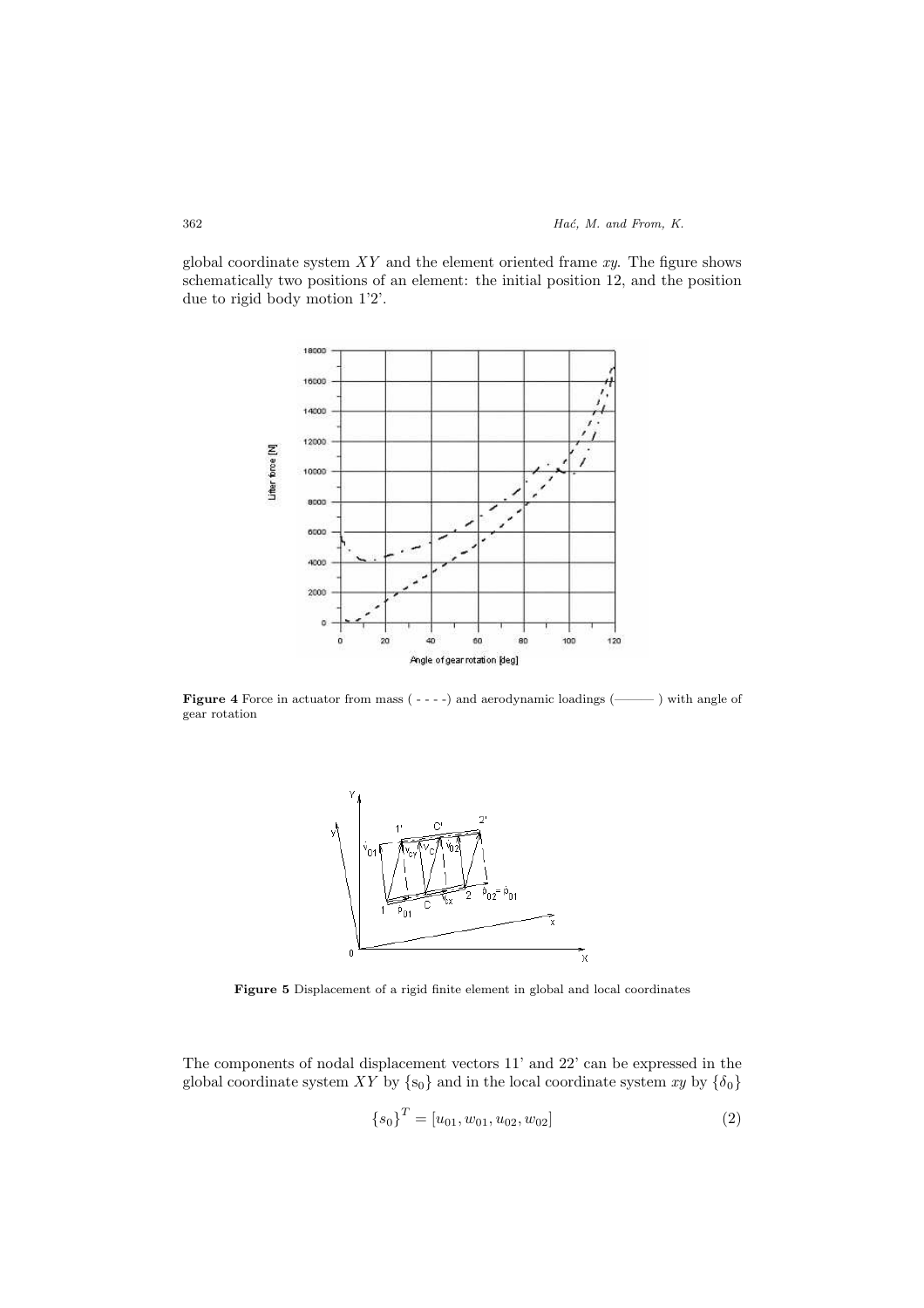Design of Retraction Mechanism ... 363

$$
\{\delta_0\}^T = [p_{01}, v_{01}, p_{02}, v_{02}] \tag{3}
$$

where elements of the above vectors are displacements of nodes 1 and 2 in X and Y or x and y directions, respectively. The vector  $\{\delta_0\}$  is transformed into  $\{s_0\}$  by

$$
\{\delta_0\} = [T] \{s_0\} \tag{4}
$$

where  $[T]$  is a transformation matrix

$$
[T_0] = \begin{bmatrix} a & b & 0 & 0 \\ -b & a & 0 & 0 \\ 0 & 0 & a & b \\ 0 & 0 & -b & a \end{bmatrix}
$$
 (5)

where  $a = \cos \alpha$ ,  $b = \sin \alpha$ ,  $\alpha$  is the angle between local and global coordinate systems.

The shape function for the rigid body motion  $[N_e]$  is taken in the form presented in [7] which ensures that the longitudinal displacement along a finite element is the arithmetic average of the displacements of its nodes and the transverse displacement of a finite element changes linearly with the length of the element:

$$
[N_{e0}] = \begin{bmatrix} 0.5 & 0 & 0.5 & 0 \\ 0 & 1 - \varsigma/L & 0 & \varsigma/L \end{bmatrix}
$$
 (6)

where  $0 \leq \varsigma \leq L$ , L is the length of a finite element.

The correctness of the presented shape function can be checked by calculation of the kinetic energy  $T_e$  of a rigid finite element, which can be determined from the following equation:

$$
T_{e0} = \frac{1}{2}\rho A \int_{m} \dot{\mathbf{R}}_{0}^{T} \dot{\mathbf{R}}_{0} d\varsigma \equiv \frac{1}{2}\rho A \int_{m} \dot{\mathbf{r}}_{0}^{T} \dot{\mathbf{r}}_{0} d\varsigma = \frac{1}{2} \left\{ \dot{\delta}_{0} \right\}^{T} \left[ M_{e0} \right] \left\{ \dot{\delta}_{0} \right\} \tag{7}
$$

where  $\{\delta_0\}$  is given by equation (3) and assuming constant cross–sectional area A and constant material density  $\rho$  the element inertia matrix for rigid body motion  $[M_e]$  is given by

$$
[M_{e0}] = \rho A \int_{0}^{L} [N_{e0}]^{T} [N_{e0}] d\varsigma
$$
 (8)

Taking into account that for the rigid elements the displacements in longitudinal direction are equal (i.e.  $p_{01} = p_{02}$ ) the kinetic energy derived from equation (7) is equal to

$$
T_{e0} = \frac{\rho A L}{6} \left( 3 \dot{p}_{01}^2 + \dot{v}_{01}^2 + \dot{v}_{02}^2 + \dot{v}_{01} \dot{v}_{02} \right)
$$
 (9)

It can be easily proved that the same result is obtained from classical mechanics of rigid bodies. For a moving stiff plane rod (Fig. 5) with the same geometric parameters as the finite element considered, the kinetic energy can be presented as a sum of energy in progressive motion with velocity of the center point  $C(v_C)$  and energy in rotational motion

$$
T_{e0} = \frac{mv_C^2}{2} + \frac{I\omega^2}{2}
$$
 (10)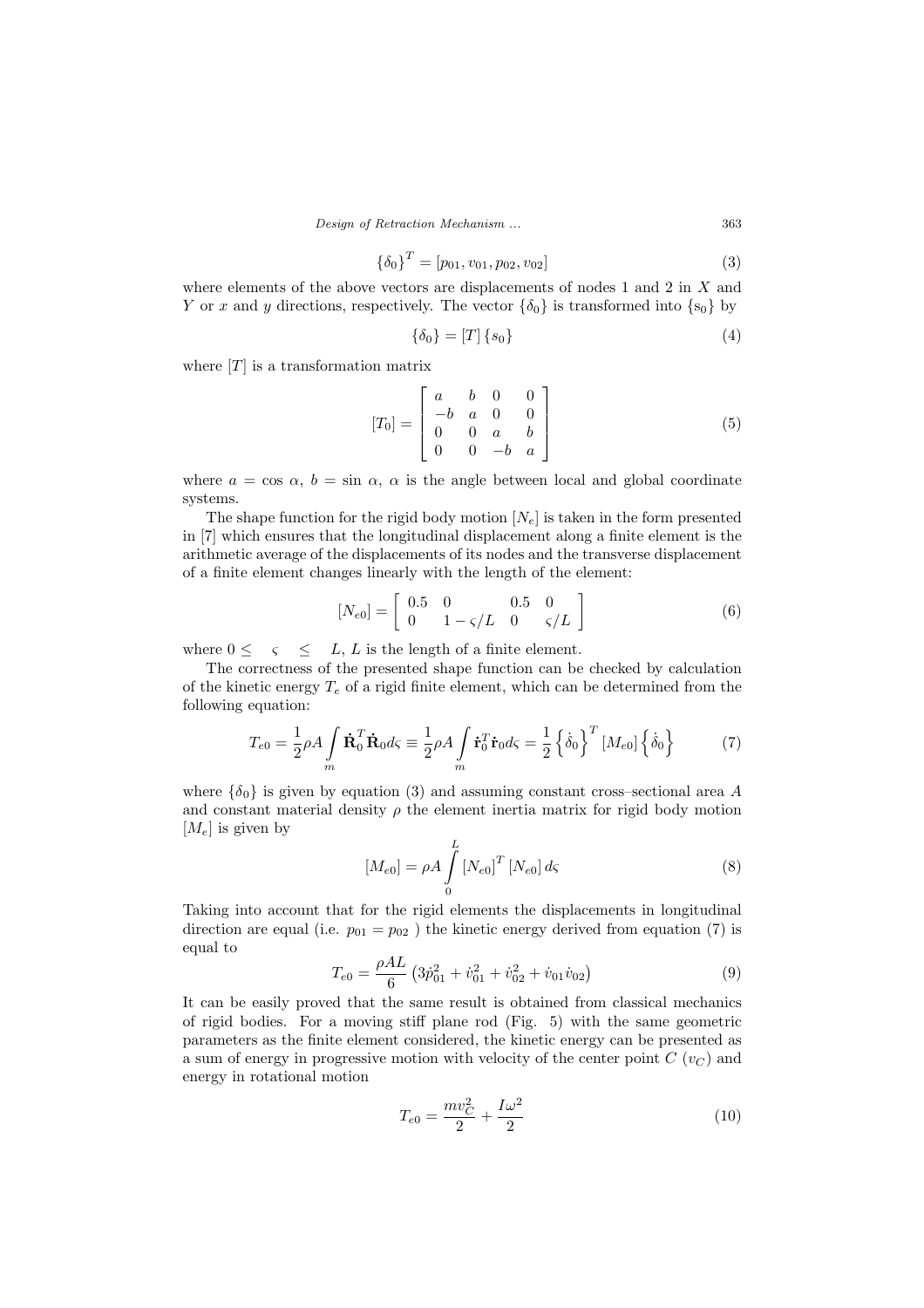where moment of inertia  $I = mL^2/12$  and angular velocity  $\omega \equiv \dot{\alpha} = (\dot{v}_{02} - \dot{v}_{01})/L$ are measured in relation to the center  $C$ . The velocity  $v<sub>C</sub>$  of the center point can be expressed as s

$$
v_C = \sqrt{\dot{p}_{01}^2 + \left(\frac{\dot{v}_{01} + \dot{v}_{01}}{2}\right)^2}
$$
\n(11)

In view of the constancy of cross–sectional area and mass density of a finite element, the elements mass can be expressed as  $m = \rho A L$  and both expressions on kinetic energy (i.e. eqns (9) and (10)) give the same result.

The matrix differential equation of motion for a single finite element of the mechanism is developed by using Lagrange's equations of motion. In the case of the rigid body equations of motion it must be taken into account that displacements of both nodes in the longitudinal direction of elements are equal or the difference between them results from Hook's law. In the latter case it is necessary to build the element stiffness matrix  $[K_e]$  based on one–dimensional stress analysis. In order to do this the displacement vector of nodes in longitudinal direction  $\{p_0\}$  is introduced (see Fig. 5). It can be transformed into element vector  $\{\delta_0\}$  by a transformation matrix  $[T_1]$ :

$$
\{p_0\} = [p_{01}, p_{02}]^T = [T_1] \{\delta_0\} \tag{12}
$$

$$
[T_1] = \left[ \begin{array}{rrr} 1 & 0 & 0 & 0 \\ 0 & 0 & 1 & 0 \end{array} \right] \tag{13}
$$

In the case of neglecting gravity the potential energy is restricted to strain energy. This energy is based on one–dimensional stress analysis and is as follows

$$
U_{e0} = \frac{1}{2} \left\{ p_0 \right\}^T [k_0] \left\{ p_0 \right\} = \frac{1}{2} \left\{ \delta_0 \right\}^T [K_{e0}] \left\{ \delta_0 \right\} \tag{14}
$$

where the element stiffness matrix  $[k]$  is in the same form as for a planar truss element (Bathe, 1976): ·

$$
[k_0] = \frac{EA}{L} \left[ \begin{array}{cc} 1 & -1 \\ -1 & 1 \end{array} \right] \tag{15}
$$

where E is the Young modulus, and  $[K_e]$  is obtained from

$$
[K_{e0}] = [T_1]^T [k_0] [T_1]
$$
\n
$$
(16)
$$

Substituting equations on strain (14) and kinetic (7) energy into Lagrange's equations the rigid body element equation of motion are obtained in the following form

$$
[M_{e0}] \{\ddot{\delta}_0\} + [K_{e0}] \{\delta_0\} = \{Q_{e0}\}
$$
 (17)

The element stiffness matrix is as follows

$$
[K_e] = \frac{EA}{L} \begin{bmatrix} 1 & 0 & -1 & 0 \\ 0 & 0 & 0 & 0 \\ -1 & 0 & 1 & 0 \\ 0 & 0 & 0 & 0 \end{bmatrix}
$$
 (18)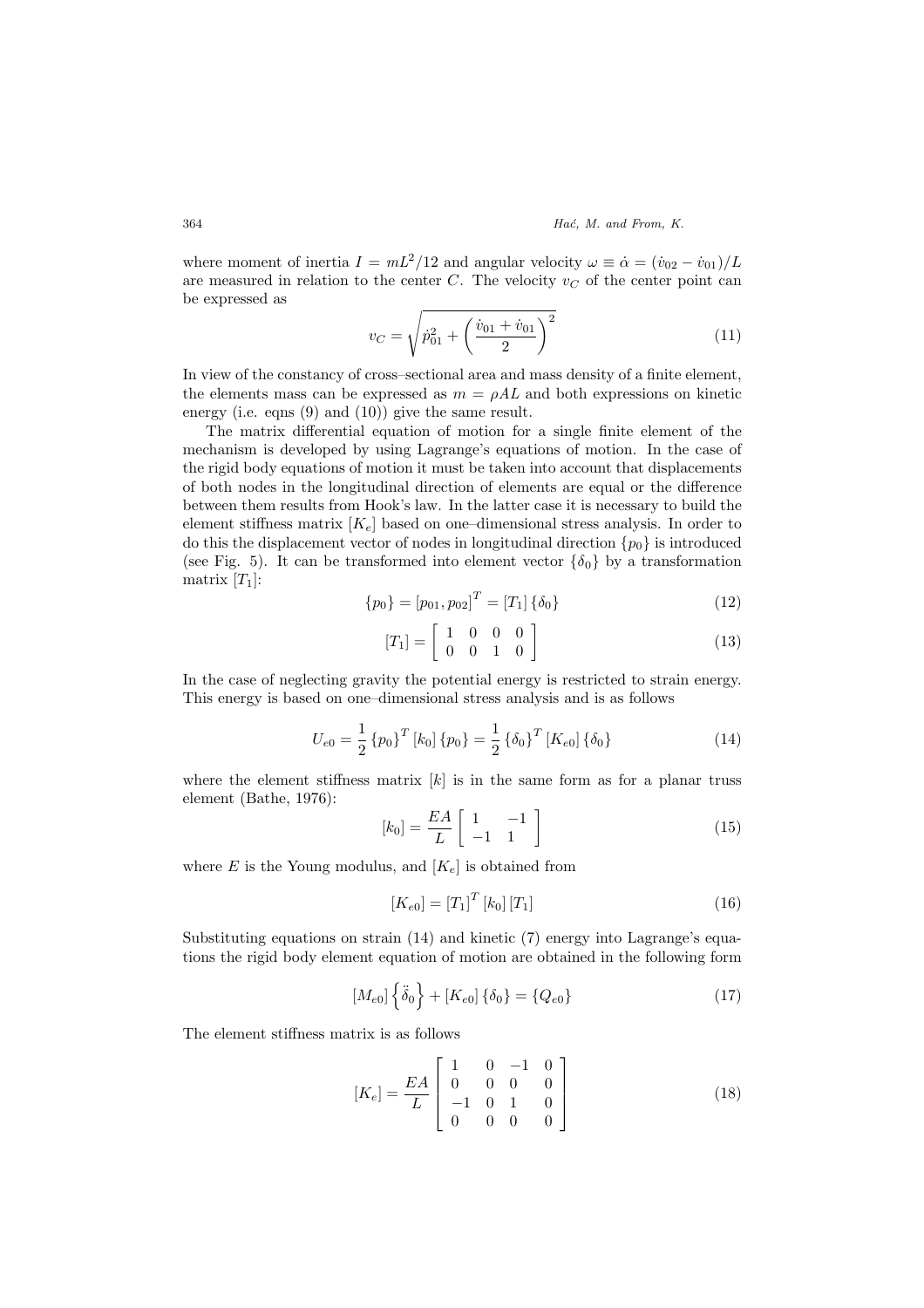The element inertia matrix is given by

$$
[M_e] = \frac{\rho A L}{12} \begin{bmatrix} 3 & 0 & 3 & 0 \\ 0 & 4 & 0 & 2 \\ 3 & 0 & 3 & 0 \\ 0 & 2 & 0 & 4 \end{bmatrix}
$$
 (19)

Taking into account that for large-displacement motion for vectors measured in different coordinate systems the following equations hold

$$
\left\{\dot{\delta}_0\right\} = \left[T_0\right]\left\{\dot{s}_o\right\} \tag{20}
$$

$$
\left\{\ddot{\delta}_0\right\} = \left[T_0\right]\left\{\ddot{s}_o\right\} \tag{21}
$$

the equations of motion for one element in global coordinates are obtained by premultiplying element equations (17) by  $[T]^T$  and are as follows

$$
[M_{ea}] \{\ddot{s}_0\} + [K_{ea}] \{s_0\} = \{Q_{ea}\}\tag{22}
$$

where  $[M_{ea}]$  and  $[K_{ea}]$  are obtained from the element matrices  $[M_e]$  and  $[K_e]$  by:

$$
[M_{ea}] = [T_0]^T [M_{e0}] [T_0]
$$
\n(23)

$$
[K_{ea}] = [T_0]^T [K_{e0}] [T_0]
$$
\n(24)

Following the standard technique in expanding element equations to system size, and combining all the element equations, the global equations of motion for the system are stated as

$$
[M_0] \{\ddot{x}_0\} + [K_0] \{x_0\} = \{Q_0\} \tag{25}
$$

where  $[M], [K]$  are the system matrices obtained from  $[M_{ea}]$ ,  $[K_{ea}]$ ;  $\{x_0\}$  is obtained from  $\{s_0\}$  by taking into account the boundary conditions, and  $\{Q\}$  is the external system force vector.

The presence of stiffness matrix in equations  $(17)$  and  $(25)$  is only necessary due to proper modeling of displacements of the rigid element and has practically no influence on rigid body motion (the kinetic energy of an element and consequently element inertia matrix were taken for rigid elements). If the stiffness matrix was omitted, the nodes could displace in any direction – also in longitudinal direction of the element which is impossible due to the rigidity of elements. Alternatively it is possible to introduce constraint inequalities implied on element's nodes [9].

The presented method was applied for the retraction mechanism of aircraft landing gear. The differential matrix equation (25) was solved by using Newmark method for the data presented in Tab. 1. In conducted calculations the aerodynamic forces were omitted. The time needed for the gear to retract is about 0.132 s and the retraction angle is about 2.1 rad. In order to check the correctness of the obtained results the calculations using the ADAMS system for the same beam model of landing gear have been conducted. The results are presented in Fig. 6 for the changes of the crank angle with time, and in Fig. 7 for the changes in crank angle velocity with time. From the figures it can be seen that the solutions obtained from the presented finite element method is very close to those obtained by using multibody method used in the ADAMS software.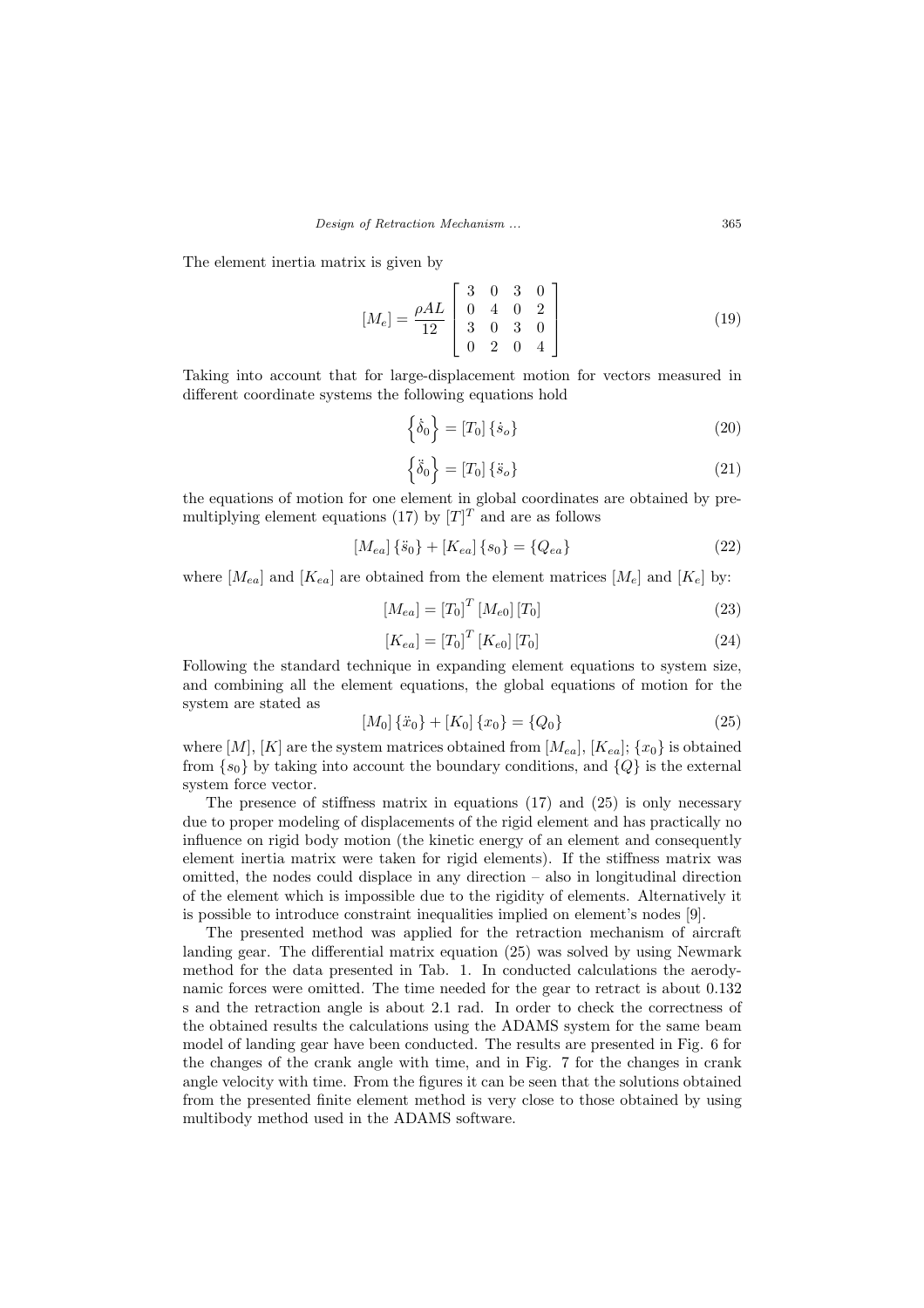

Figure 6 Crank angle versus time for FEM model ( - - - - ) and ADAMS model (——–)



Figure 7 Crank angle velocity versus time for FEM model ( - - - - ) and ADAMS model (———)

The presented method is very efficient because in the case considered the dimension of coefficient matrices in eqn (25) is 4x4 – there are two moving nodes (2 and 3 in Fig. 2) and each has two d.o.f. (displacement in  $x$  and  $y$  direction). Moreover the method is not sensitive on the number of load inputs and can be used for mechanisms with loadings applied to many links.

# 4. Influence of friction on the gear motion

In many studies friction has often been neglected in dynamic analysis of mechanisms, however some studies [4] show that in some cases the effect of friction is quite significant.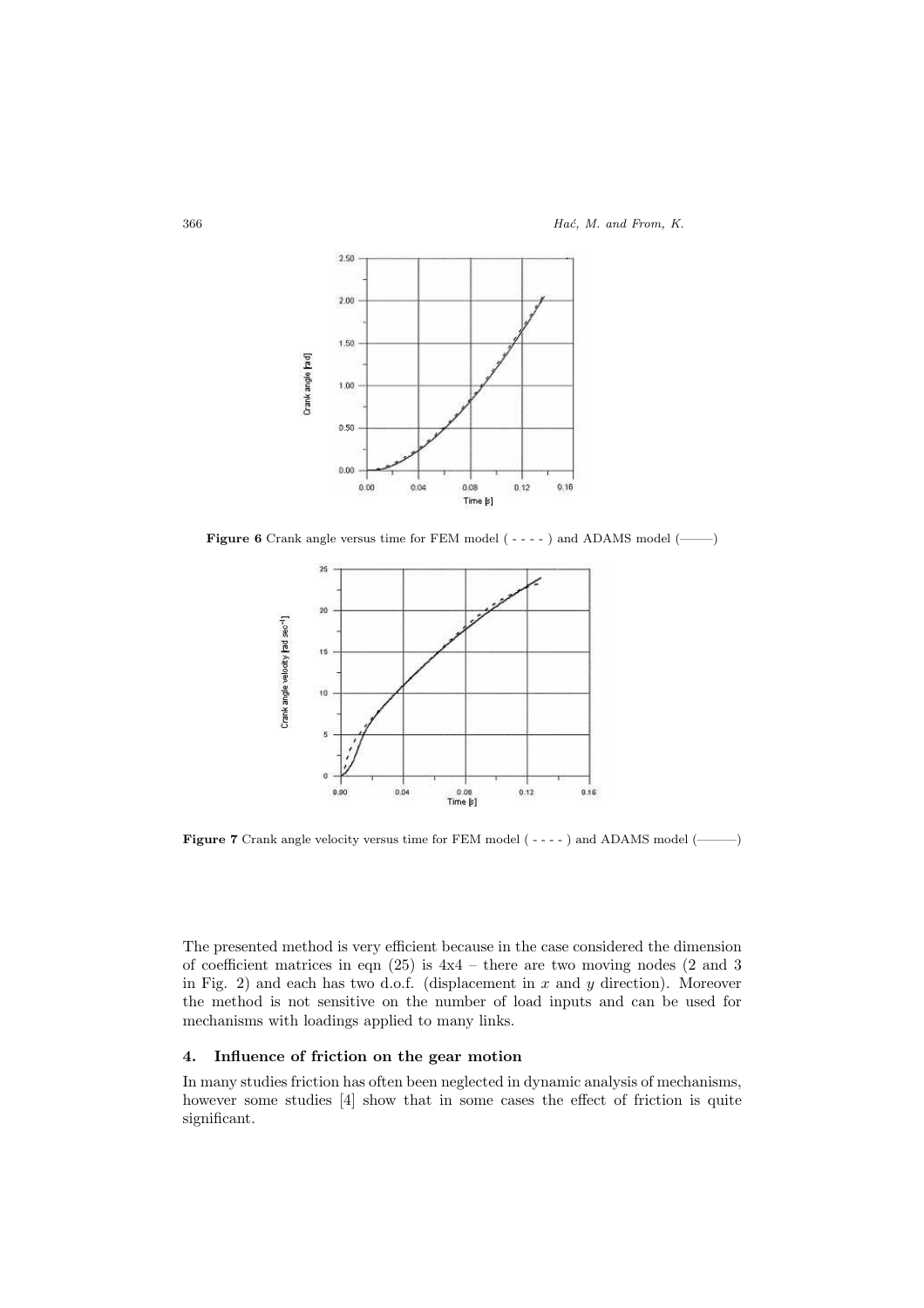Generally, the friction arising in the revolute joint is from two sources: due to existing normal reaction forces  ${f}$  in the bearing, and the second one due to the reaction moments at the joint. This second case cannot appear when planar mechanism is considered (i.e. all loads and internal forces act in the plane of the motion). Thus in our case the friction force will be of the first kind only and effective normal forces at the joint can be expressed as

$$
F_N = \sqrt{f_x^2 + f_y^2} \tag{26}
$$

where  $f_x$  and  $f_y$  are the x and y components of the reaction force  $\{f\}_i$  (i is the number of the joint considered). The direction of the friction force is opposite to the direction of the relative rotation between the journal and the bearing. Thus the frictional moment  $M_T^i$  for the *i*-th joint can be written as:

$$
M_T^i = f \times r = \mu |F_N|r
$$
\n(27)

where  $\mu$  is the frictional coefficient and r is the journal radius.

The model of elastic–plastic friction is assumed. Two kinds of friction can be distinguish in this model: static friction and kinetic friction. The change of friction coefficient with the slip velocity for the assumed model is presented in Fig. 8. It can be seen that for velocities between  $V_S$  and  $V_d$  the smooth passage from friction coefficient in  $\mu_S$  to  $\mu_d$  takes place. This is the simplified model of friction, in which friction for small speeds is approximated by linear function.



Figure 8 Change of friction coefficient with slip velocity

In all kinematic pairs the friction was modeled as follows: the coefficient of static friction was assumed to be 0.19, and the coefficient of kinetic friction was taken equal to 0.026. The pin diameter in revolute joints is equal to 30 mm, except the kinematic pair 1 (Fig. 2) in which was assumed to be 35 mm.

The results of computer simulation in ADAMS system contain the changes of crank angle of rotation, velocity and acceleration of chosen kinematic pairs of the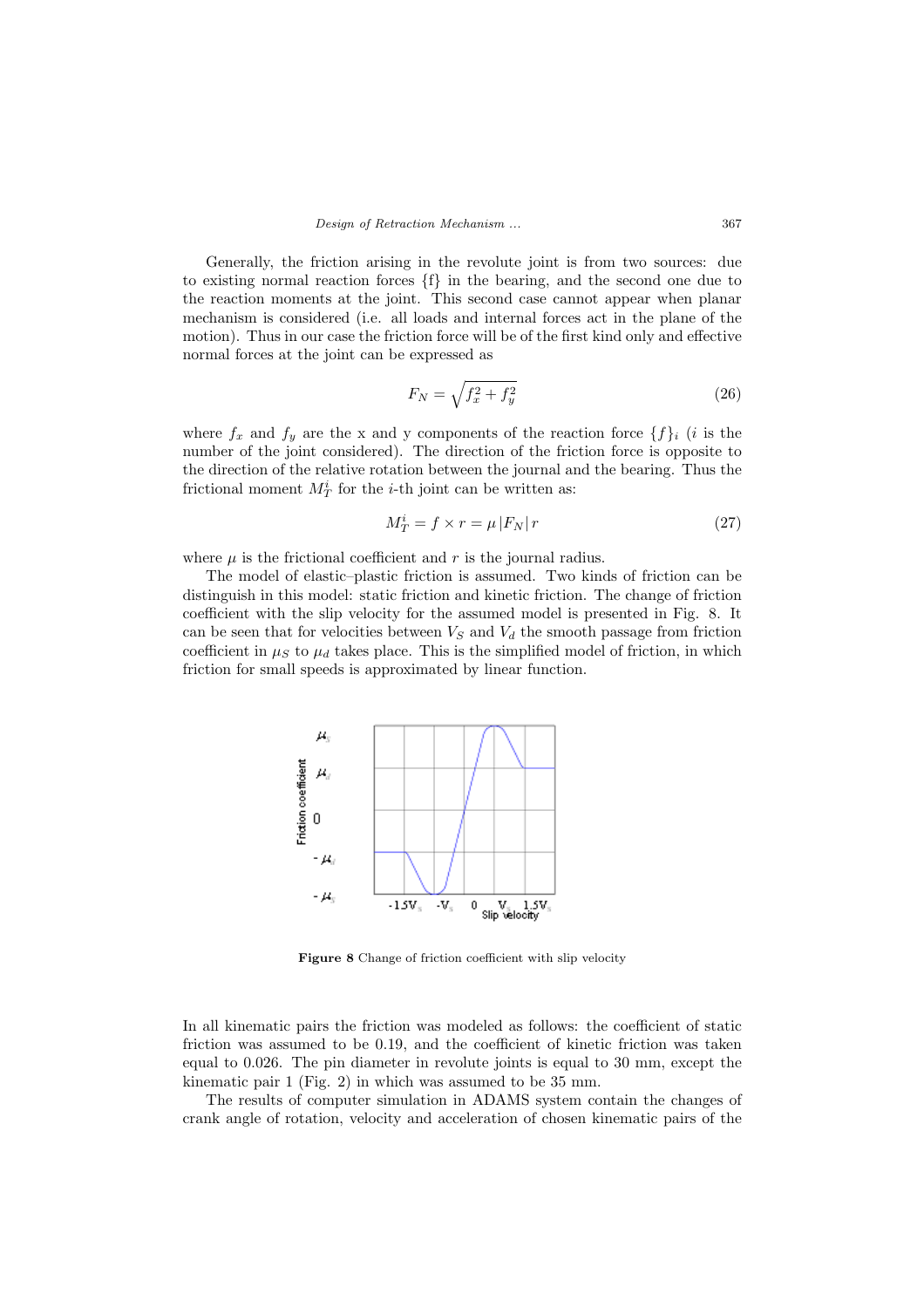system. They are presented in Figures 9, 10, and 11. The minimal force generated by the actuator which extorted the rotation of the gear was also calculated and is presented in Fig. 12 in function of time for the case with friction in joints and with no friction. The mass forces with overload 3g as well as aerodynamic forces are taken into account.



Figure 9 Rotation angle of the crank versus time with  $(-)$  and without  $(- - -)$  friction



Figure 10 Rotation angle velocity of the crank versus time with (——-) and without ( - - - -) friction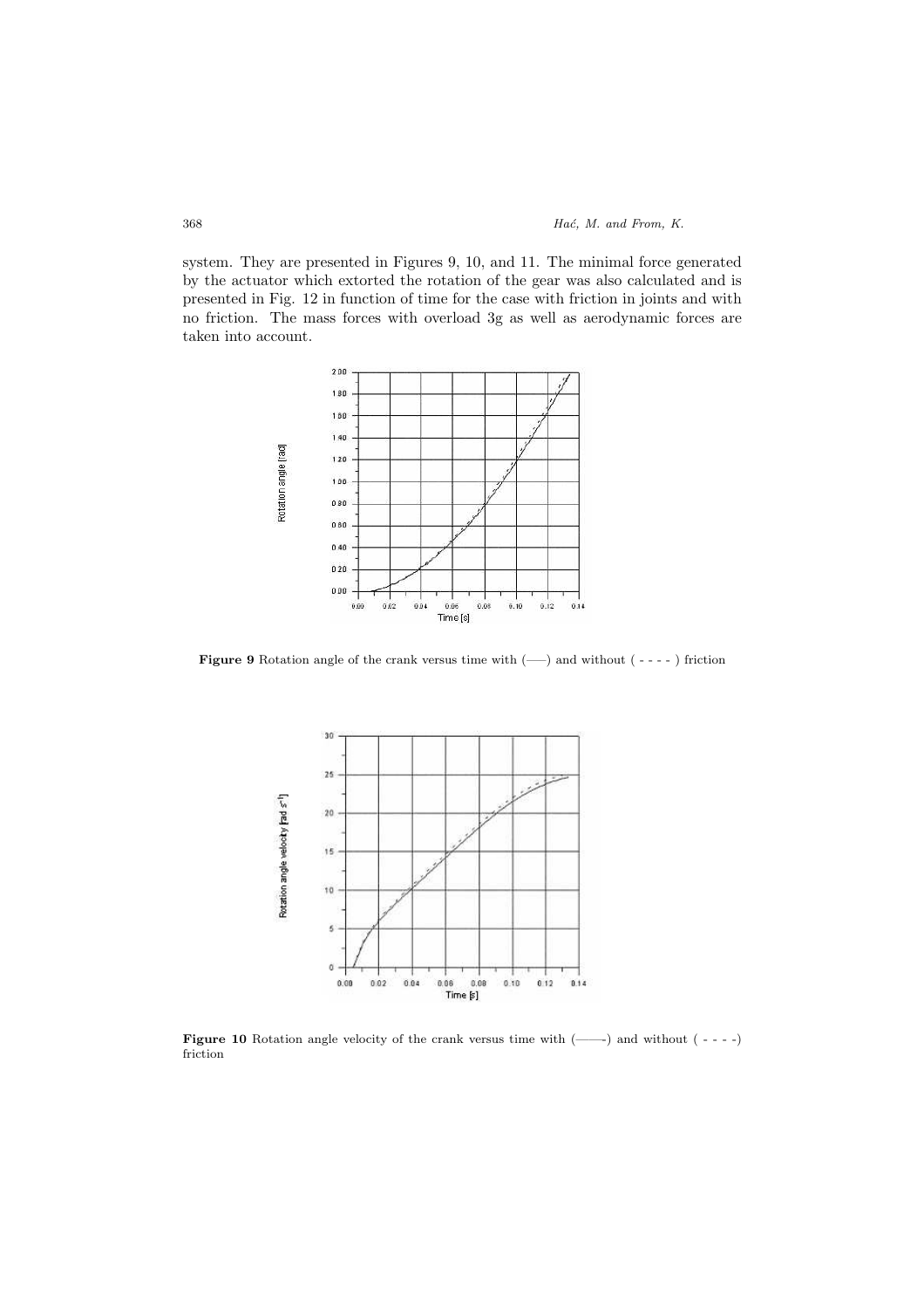

**Figure 11** Acceleration of kinematic pair 2 versus time with  $(\_\_\)$  and without  $(\_\_\)_$  friction

From the figures it can be seen that:

- the total time needed for retraction the gear increases about 2% when the friction is taken into account
- in order to proper model the features of the kinematic landing gear system it is necessary to introduce friction in revolute joints. The presented elasticplastic model describes the friction phenomena with good approximation and on the other hand does not introduce discontinuities of the function describing the friction force for zero velocity. It neglects the friction forces in the case of comparative shutdown the link. This model gives reliable results for relatively higher comparative speeds, which takes place in aircraft landing gears.

# 5. Conclusions

Mechanism kinematics and dynamics is a very important area in the design of aircraft landing gear. Alternatively to the usage of a multibody code is the method based on finite element technique applied for rigid links. The first step taken towards the implementation of the landing gear model is the analysis of stick model motion. At this stage the rigid body model is examined and such parameters as the loads transfer to fuselage, time of retraction and extension of the gear, the minimal force needed in the actuator for retraction are considered. The analysis presented in this paper showed that the finite element model for rigid links presented in this paper is useful at this conceptual level and can be used for kinematics and dynamics of mechanisms such as retraction gears i.e. with loads applied to many links and taking into account G-forces. Alternatively this process can be conducted by derivation of equations of motion with the use of equations of classical mechanics. However in that case the equations of motion should be derived independently for each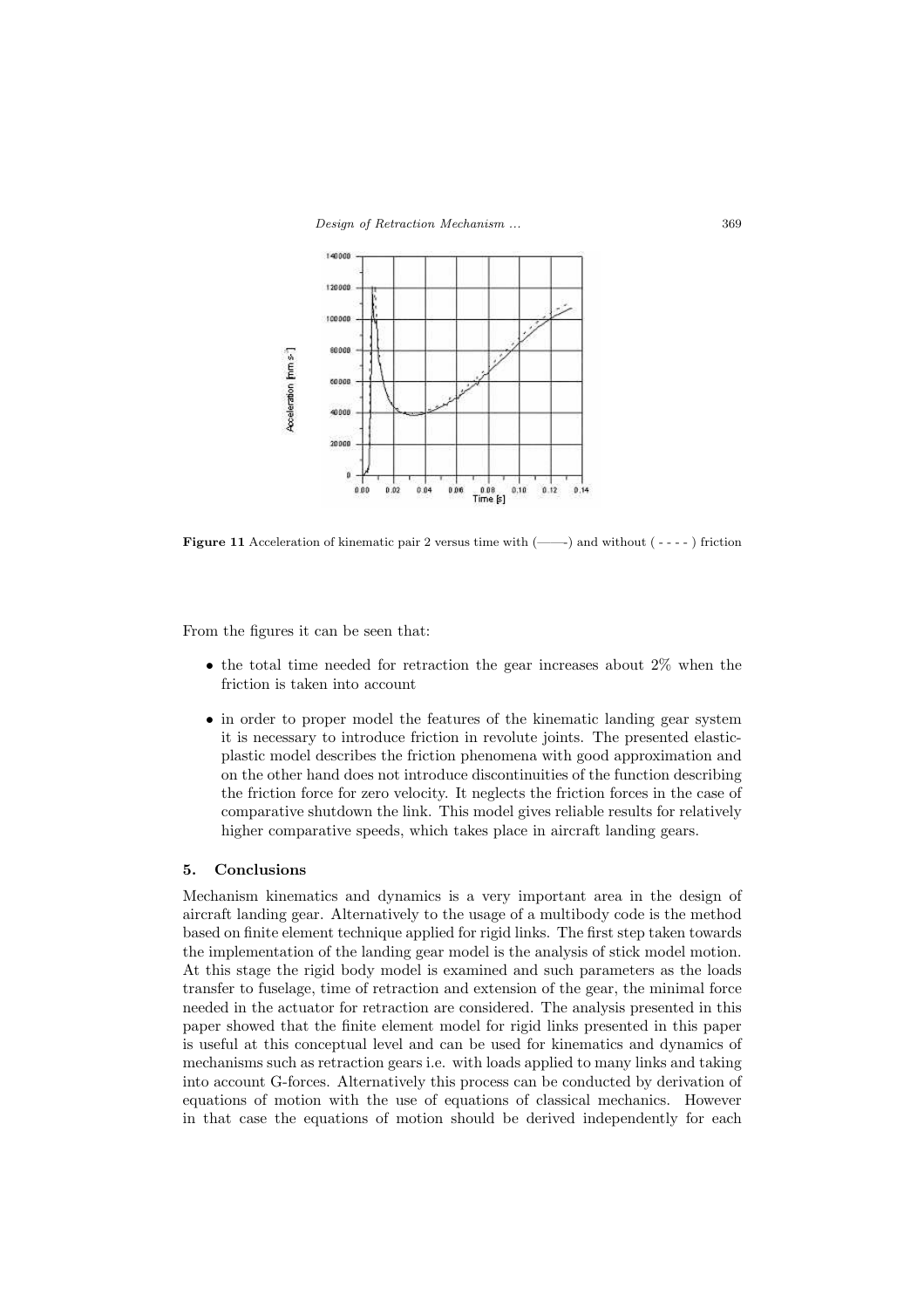

Figure 12 Minimal actuator force needed for gear rotation with  $(-)$  and without  $(- - - -)$ friction forces versus rotation angle

mechanism and in the case of loads applied to more than one link the loadings must be transferred to general coordinates.

### References

- [1] Azevado, C.R.F., Hippert Jr., E., Spera., G. and Gerardi, P.. Aircraft landing gear failure: fracture of the outer cylinder lug, Engineering Failure Analysis 9: 1-15, 2002.
- [2] Bathe, K.J., Wilson, E.L. : Numerical method in finite element analysis, Prentice-Hall, Inc. Englewood Clifts, New Jersey, 1976.
- [3] Curry, N.S. Aircraft landing gear design: principles and practices. AIAA Education Series, 1988, Washington, DC, 1988.
- [4] Dhanaraj, C. and Sharan, A. Efficient modeling of rigid link robot dynamic problems with friction, Mechanism and Machine Theory 29 (1994) 749-64, 1994.
- [5] From, K. : Analysis of dynamic properties of retraction mechanism by finite element method, Ph D. dissertation, Warsaw: Warsaw University of Technology, 2004.
- [6] Ghiringhelli, G.L. and S. Gualdi, S. Analysis of landing gear behaviour for trainer aircraft. Proc.  $15^{th}$  European ADAMS Users' Conference, Rome, 2000.
- $[7]$  Hać, M. and Osiński, J: Finite element formulation of rigid body motion in dynamic analysis of mechanisms, Computers  $\mathcal C$  Structures 57: 213-7, 1995.
- [8] Hać, M: Dynamic analysis of flexible mechanisms by finite element method, Machine Dynamics Problems 14: 7-91, 1996.
- [9] Hać M. and From K.: Modeling of kinematics and dynamics of retraction mechanism by FEM, XXIII Sympozjon PKM, Przemyl, 192-200, 2007.
- [10] Khapane, P.: Simulation of asymmetric landing and typical ground maneuvers for large transport aircraft, Aerospace Science and Technology 7: 611-619, 2003.
- [11] Lee, H-C., Hwang, Y-H. and Kim, T-G: Failure analysis of nose landing gear assembly, Engineering Failure Analysis 10: 77-84, 2003.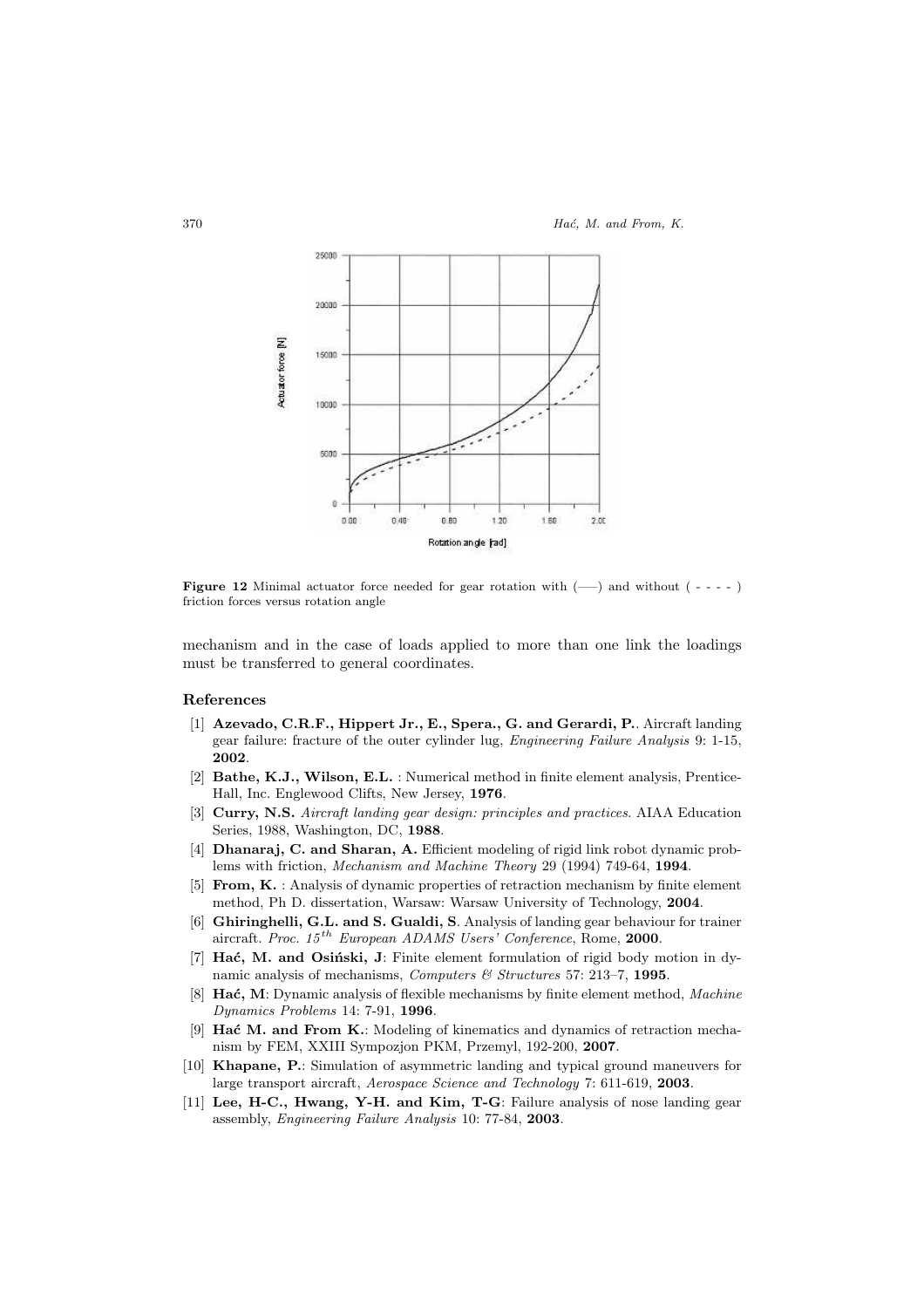[12] Morrison, D., Neff, G. and Zahraee, M.: Aircraft landing gear simulation and analysis, Proc. American Society for Engineering Education, Annual Conference, Session 1620, 1997.

#### Appendix

The equation of motion for four bar linkage - the drive torque is applied to the crank and the follower. Some notations used in this Appendix are shown in Fig. A1.

# Fig. A1. Four bar linkage

For rigid links the system has one degree of freedom. As independent coordinate the crank angle  $\Theta_2$  is taken (Fig. A1). Equations of motion are as follows

$$
M(\Theta_2)\varepsilon = Q(\Theta_2) + C(\Theta_2)\varpi^2
$$

where:

 $\varepsilon$  – the angular acceleration (second derivative of generalized coordinate – the angle of crank  $\ddot{\Theta}_2$ ),

 $\bar{\omega}$  – the angular speed (first derivative of generalized coordinate  $\dot{\Theta}_2$ ),

M – the words standing near  $\varepsilon$ , C - the expressions standing near  $\varpi^2$ , Q - the free words. The coefficients  $M, Q$ , and  $C$  are the function of position of mechanism ( the angle of crank  $\Theta_2$ ):

$$
M(\Theta_2) = \frac{A_2}{A_3} l_2 + \frac{A_4}{A_3} l_4 \kappa_4^2 + l_3 \left[ 3 + \kappa_3^2 + 3\kappa_3 \cos (\Theta_2 - \Theta_3) \right]
$$
  
+ 
$$
\frac{l_5^2 (m_5 + 3m_{5k})}{l_2^2 \rho A_3}
$$
  

$$
Q(\Theta_2) = \frac{3T_c}{\rho l_2^2 A_3} - \frac{A_4 l_4^2}{A_3 l_2} \kappa_4 \alpha_4 - \frac{l_3^2}{l_2} \kappa_3 \alpha_3
$$
  
- 
$$
1.5 \frac{l_3^2}{l_2} \left[ \alpha_3 \cos (\Theta_2 - \Theta_3) + \Omega_3^2 \sin (\Theta_2 - \Theta_3) \right]
$$
  

$$
C(\Theta_2) = 1.5 l_3 \kappa_3 \sin (\Theta_2 - \Theta_3)
$$

where:

 $A_2, A_3, A_4$  – cross–sectional area of respectively: crank, coupler, follower,  $\rho$  – material density,

 $m_5$  – the mass of shock absorber link,  $m_{5k}$  - the mass of wheel,

 $l_2$ ,  $l_3$ ,  $l_4$  – the length of successive links,

 $l_{5}$  – the link of shock absorber with wheel.

The dependence between angles of four–bar linkage: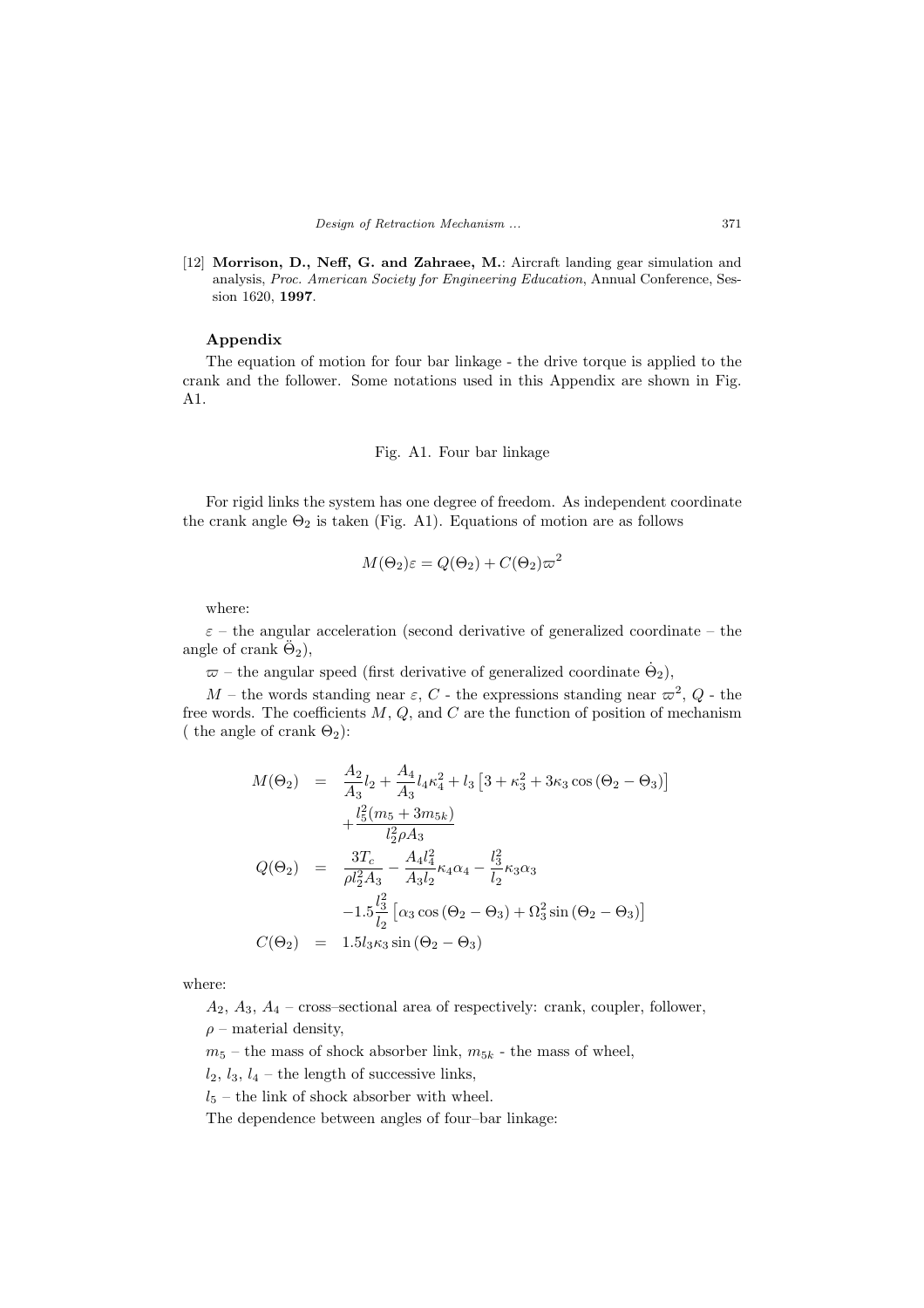372 *Hać, M. and From, K.* 

the diagonal of four–bar linkage:

$$
a = \sqrt{l_2^2 + l_1^2 - 2l_1l_2 \cos(\Theta_2)}
$$
  
\n
$$
\alpha = \arccos \frac{l_2^2 + a^2 - l_3^2}{2al_4}
$$
  
\n
$$
\beta = \arctan \frac{l_2 \sin(\Theta_2)}{l_1 - l_2 \cos(\Theta_2)}
$$
  
\n
$$
\gamma = \arccos \frac{l_3^2 + a^2 - l_4^2}{2al_3}
$$
  
\n
$$
\Theta_3 = \gamma - \beta
$$
  
\n
$$
\Theta_4 = -(\alpha + \beta)
$$
  
\n
$$
\varepsilon_1 = \ddot{\Theta}_1
$$
  
\n
$$
\Omega_2 = \dot{\Theta}_2
$$
  
\n
$$
\Omega_3 = \dot{\Theta}_3 = \frac{l_2}{l_4} \kappa_3 \Omega_2
$$
  
\n
$$
\kappa_3 = \frac{\sin(\Theta_2 - \Theta_4)}{\sin(\Theta_4 - \Theta_3)}
$$
  
\n
$$
\Omega_4 = \dot{\Theta}_4 = -\frac{l_2}{l_4} \kappa_4 \Omega_2
$$
  
\n
$$
\kappa_4 = \frac{\sin(\Theta_2 - \Theta_3)}{\sin(\Theta_4 - \Theta_3)}
$$
  
\n
$$
\alpha_3 = \frac{l_3 \Omega_3^2 \cos(\Theta_3 - \Theta_4) + l_4 \Omega_4^2 + l_2^{\Omega_2^2} \cos(\Theta_2 - \Theta_4)}{l_3 \sin(\Theta_4 - \Theta_3)}
$$
  
\n
$$
\alpha_4 = \frac{l_3 \Omega_3^2 + l_4 \Omega_4^2 \cos(\Theta_4 - \Theta_3) + l_2 \Omega_1^2 \cos(\Theta_2 - \Theta_3)}{l_4 \sin(\Theta_3 - \Theta_4)}
$$
  
\nThe generalized moment without taking into account gravity:

$$
T_C = T_1 + T_2 \frac{\partial \theta_4}{\partial \theta_2}
$$

where:

 $T_1, T_2$  – external torques applied to crank and follower and

$$
\frac{\partial \theta_4}{\partial \theta_2} = -\left(\frac{\partial \alpha}{\partial \theta_2} + \frac{\partial \beta}{\partial \theta_2}\right) = \frac{\sin \Theta_2 l_1 l_2 (a^2 + l_3^2 - l_4^2)}{2a^{3/2}l_4 \sqrt{1 - \frac{(a^2 - l_3^2 + l_4^2)^2}{4a^2 l_4^2}}} + \frac{l_1 l_2 \cos \Theta_2 - l_2^2}{a^2}
$$

Generalized torque with regard to the gravity moment – it is assumed that between global coordinate system and the vector of gravy is angle  $\chi$  , where  $\chi$  =  $\pi/2 - \delta$  (see Fig. 3):

$$
T_C = T_1 + T_2 \frac{\partial \theta_4}{\partial \theta_2} - T_{2g} - T_{3g} - T_{4g} + T_{5g}
$$

where: